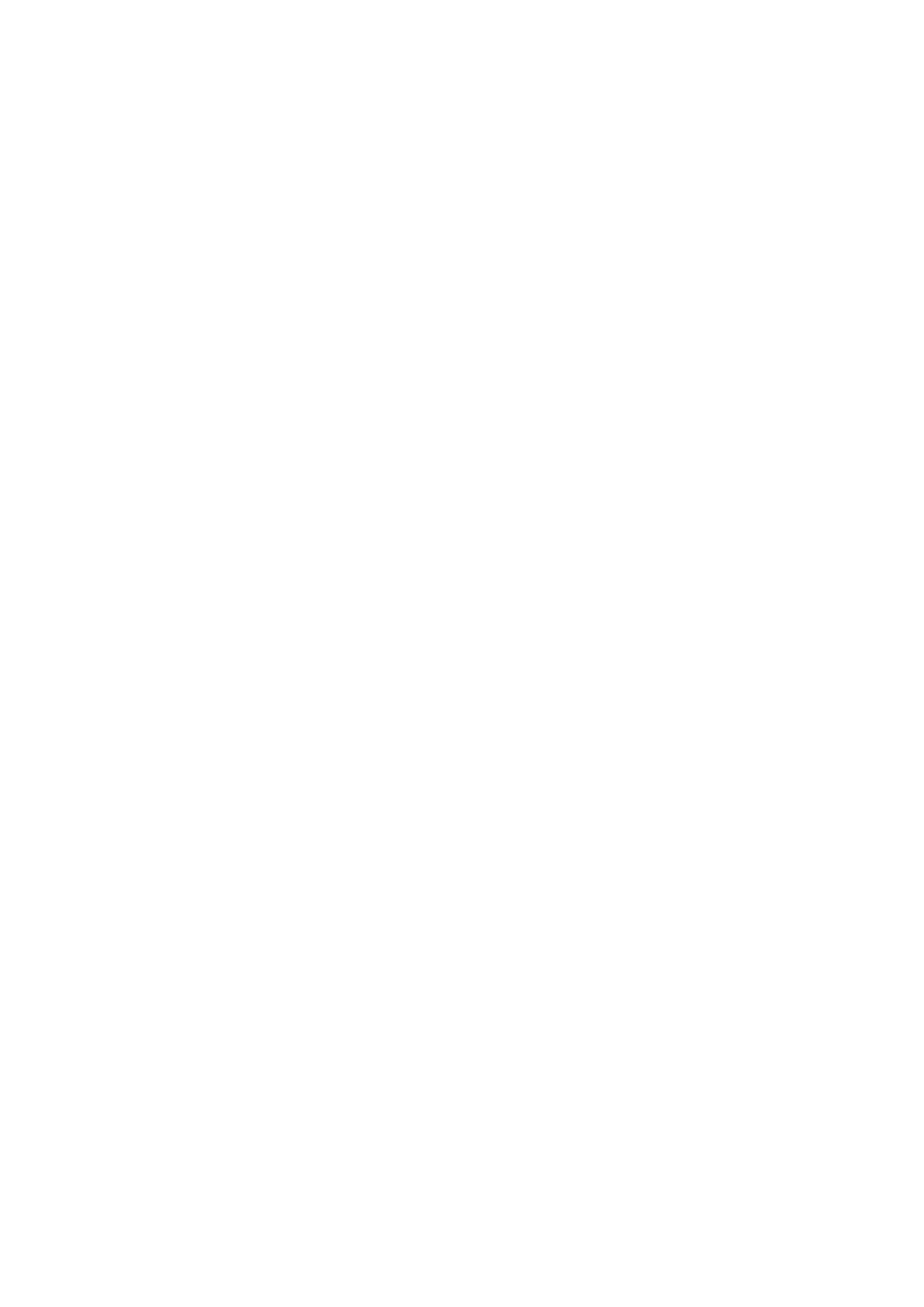



# **AGENDA**

# **KENT AND MEDWAY NHS JOINT OVERVIEW AND SCRUTINY COMMITTEE**

**Tuesday, 26th April, 2022, at 10.00 am** Ask for: **Kay Goldsmith**<br> **Council Chamber, Sessions House, County** Telephone: 03000 416512 **Council Chamber, Sessions House, County**  Telephone: **03000 416512 Hall, Maidstone**

#### **Membership**

| <b>Kent County Council</b> | Mr P Bartlett (Vice-Chair), Mr N Chard, Ms K Constantine, and Ms S |
|----------------------------|--------------------------------------------------------------------|
|                            | <b>Hamilton</b>                                                    |
| Medway Council             | Cllr B Kemp, Cllr T Murray, Cllr W Purdy and Cllr D Wildey (Chair) |

#### **UNRESTRICTED ITEMS**

*(During these items the meeting is likely to be open to the public)*

1. Apologies and Substitutes 10:00

2. Election of Chair

- 3. Election of Vice-Chair
- 4. Declaration of interests by Members in items on the Agenda for this meeting
- 5. Minutes from the meeting held on 2 December 2021 (Pages 1 4)
- 6. Specialist Vascular Services Review (Pages 5 136) 10:05
- 7. East Kent Transformation Programme (Pages 137 144) 10:35
- 8. Date of next meeting: to be confirmed 11:00

Item Timings\*